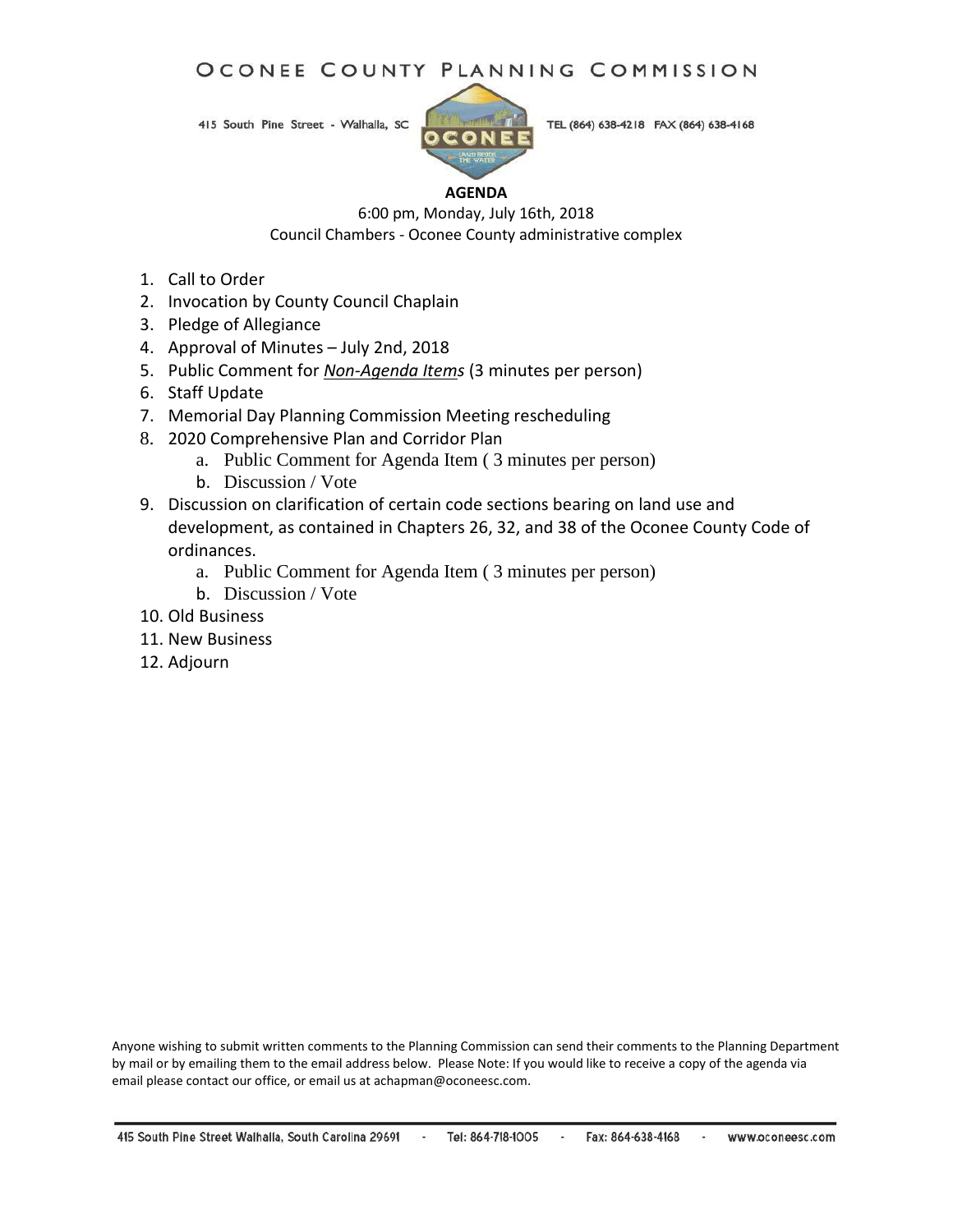# OCONEE COUNTY PLANNING COMMISSION

415 South Pine Street - Walhalla, SC



TEL (864) 638-4218 FAX (864) 638-4168

MINUTES 6:00 PM, Monday, July 2nd, 2018 Oconee County Council Chambers

#### **Members Present**

Mr. Kisker District 1 Mr. Gramling District 2 Mr. Vassey District 3 Mr. Pearson District 4 Mr. Johnson At-Large Mrs. McPhail At-Large

#### **Staff Present**

Adam Chapman, Zoning Administrator David Root, Oconee County Attorney Media Present: None

#### **1. Call to Order**

Mr. Pearson called the meeting to order at 6:00 PM.

**2. Invocation by Mr. Root**

#### **3. Pledge of Allegiance**

- **4. Approval of Minutes** 
	- a. June 18, 2018

 Mrs. McPhail – Motion Mr. Johnson – Second The motion carried 5-0

#### **5. Public Comment for Non-Agenda Items**

None

## **Staff Updates**

Mr. Chapman stated that he has been staffing the Planning Commission for one-year now and the Planning Commission thanked him .

## **7. 2020 Comprehensive Plan and Corridor Plan**

Public Comment: Jim Codner noted that the Future Land Use Map is an important part of the Comprehensive Plan and should be updated, along with the 2020 Comprehensive Plan. He also noted that creation of a Current Land-Use Map would be helpful for the County as well.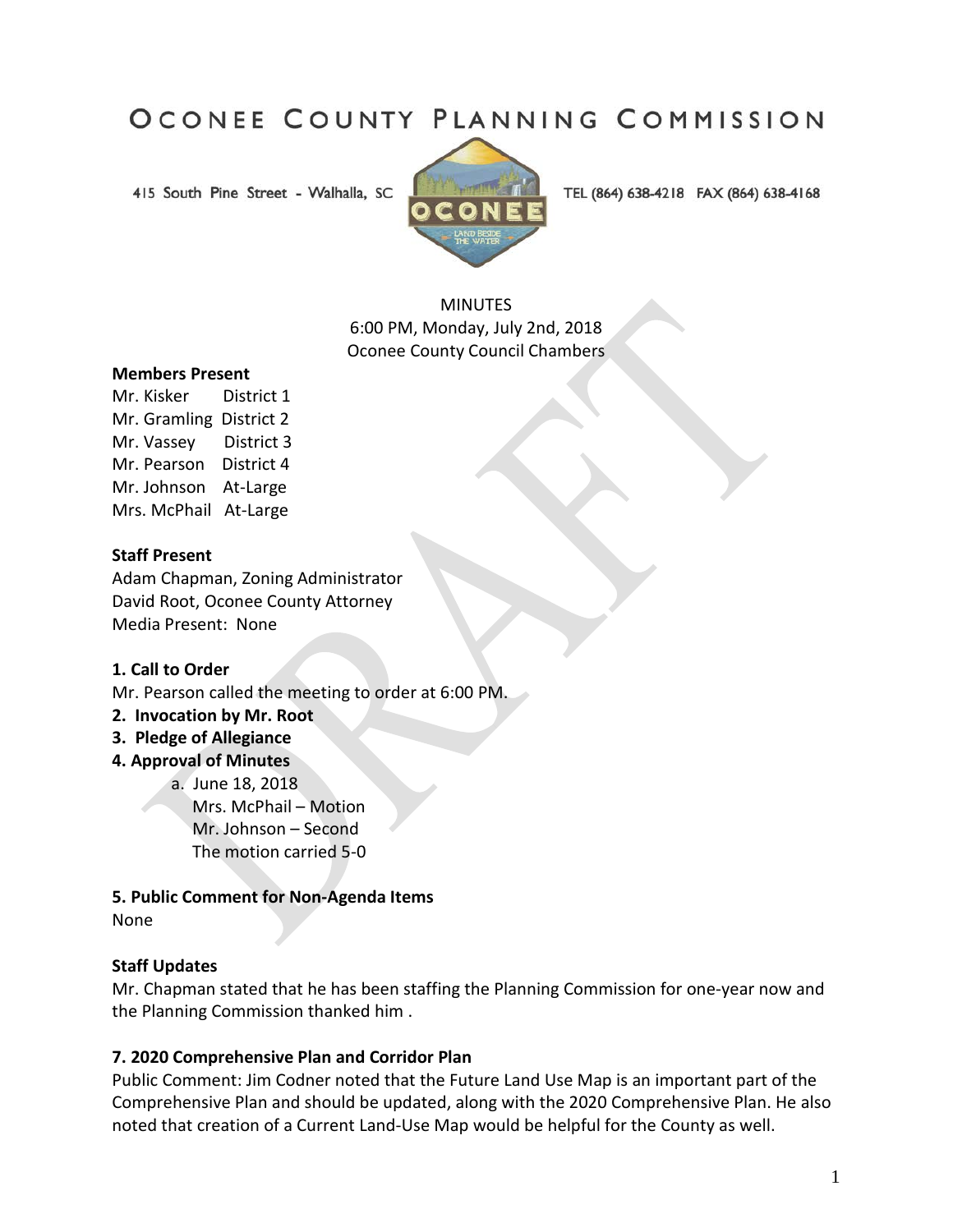Discussion: Mr.Chapman noted that his conversation on the previous Friday, with Alta, had begun to lay some groundwork for the Comprehensive Plan. Alta recommended a joint "Kick-off Party" between County Council, Planning Commission, the Public and Alta, to help chart the process for everyone involved.

## **8. Discussion on clarification of certain code sections bearing on land use and development as contained in Chapters 26, 32, and 38 of the Oconee County Code of Ordinances.**

## a. Public Comment for Agenda Item

Mr. Markovich stated he sees their being some sections of the draft Mobile Home Park Ordinance that treat Mobile Homes differently than other housing types and that this could be problematic for the County down the road

## b. Discussion

Mr. Chapman presented the draft Mobile Home Park ordinance he was asked to prepare at the last meeting. There was a discussion about the definition of "Mobile Home" and Mr.Chapman was asked to look into a better definition. Mr.Kisker asked that all references to Recreational Vehicles be removed. Mr.Kisker and Mr.Johnson both agreed that the definition of Recreational Vehicle, although it exists in our code, is inaccurate and dated. Mr.Johnson questioned why the septic fileds shouldn't be used for passive recreation and requested that that portion be removed. Mr.Kisker noted that stating what taxes had to be paid on mobile homes was redundant and didn't belong in this portion of the Code. Mr.Pearson and Mr.kisker had a discussion about "grandfathering" language and that existing mobile home parks should be grandfathered in, until the next unit is added. Mr.Johnson asked staff to make sure that this draft ordinance did not differ or run afoul of the State of South Carolina's Mobile Home Tenancy Act.

## **9. Old Business** None **10. New Business**

None

## **11. Adjourn**

Mr. Gramling made a motion to adjourn seconded by Mr. Pearson. The vote was unanimous 6-0. Planning Commission adjourned at 6:38PM.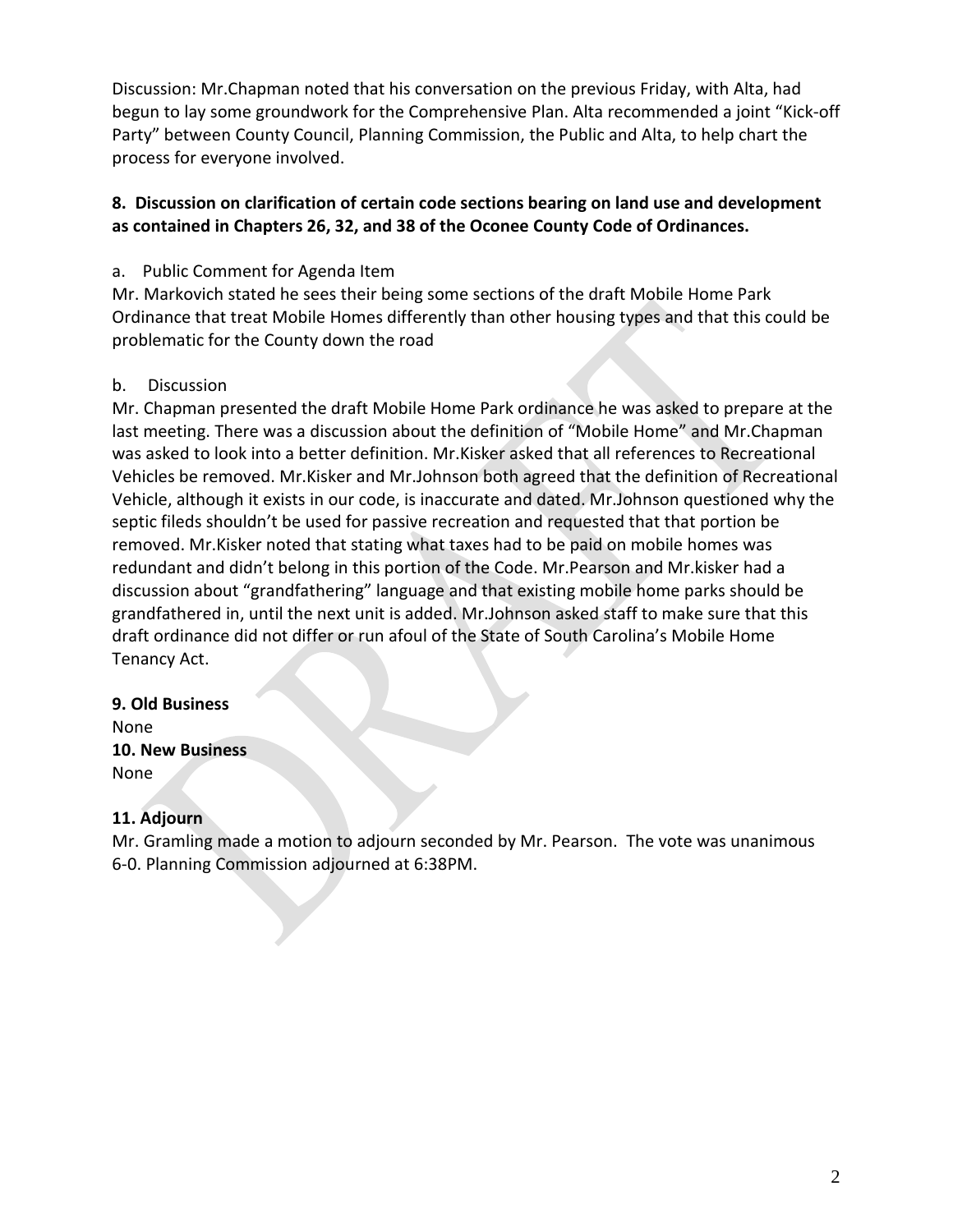## **REVISIED Draft Mobile Home / Manufactured Home Park Ordinance**

#### Chapter 32 - *Article 10*

#### **Purpose and Intent.**

It is the purpose of this article to manage the growth of a necessary component of housing types, to promote the health, safety, and general welfare of the Citizens of Oconee County, and to promote reasonable and uniform regulations to encourage healthy and safe environments within these facilities.

It is the intent of this article to establish standards for mobile and manufactured home park facilities that will insure that these businesses are operated in a manner that is in full compliance with all applicable laws of the United States of America, the State of South Carolina, and Oconee County; and to provide Oconee County with a reasonable and legitimate mechanism for enforcing applicable laws.

#### **In General**

Usable Open Space shall be kept usable for all tenants. Individual and Community garbage and refuse must be managed in accordance with all applicable laws and not become a hazard, nuisance or litter.

#### **Appeal of decision.**

Any person aggrieved by the Zoning Administrator's decision to approve or deny an application for Park approval may appeal the decision to the Planning Commission in writing within ten working days of said decision as outlined in [section 32-223((d)].

## **Violations and penalties.**

(a) A violation of this Article is punishable by fine and/or imprisonment in an amount not to exceed the jurisdictional limits granted to a magistrate's court in Oconee County under South Carolina law. Additionally, building and zoning permits may be revoked, stop work orders issued, and civil fines levied as appropriate under the circumstances. Further, the provisions, including prescriptions, proscriptions, and penalties contained within the International Property Maintenance Code may apply.

(b) Unapproved Parks and subsequent renting, leasing or sale of units. Any such agreement, negotiated before such Park has been approved by the county planning commission's designee shall be considered a violation of this article and punishable as provided herein. The description of metes and bounds in the instrument of transfer or other documents used in the process of renting, leasing, selling or transfer shall not exempt the transaction from these penalties. Oconee County may enjoin such transfer or sale or agreement by appropriate action.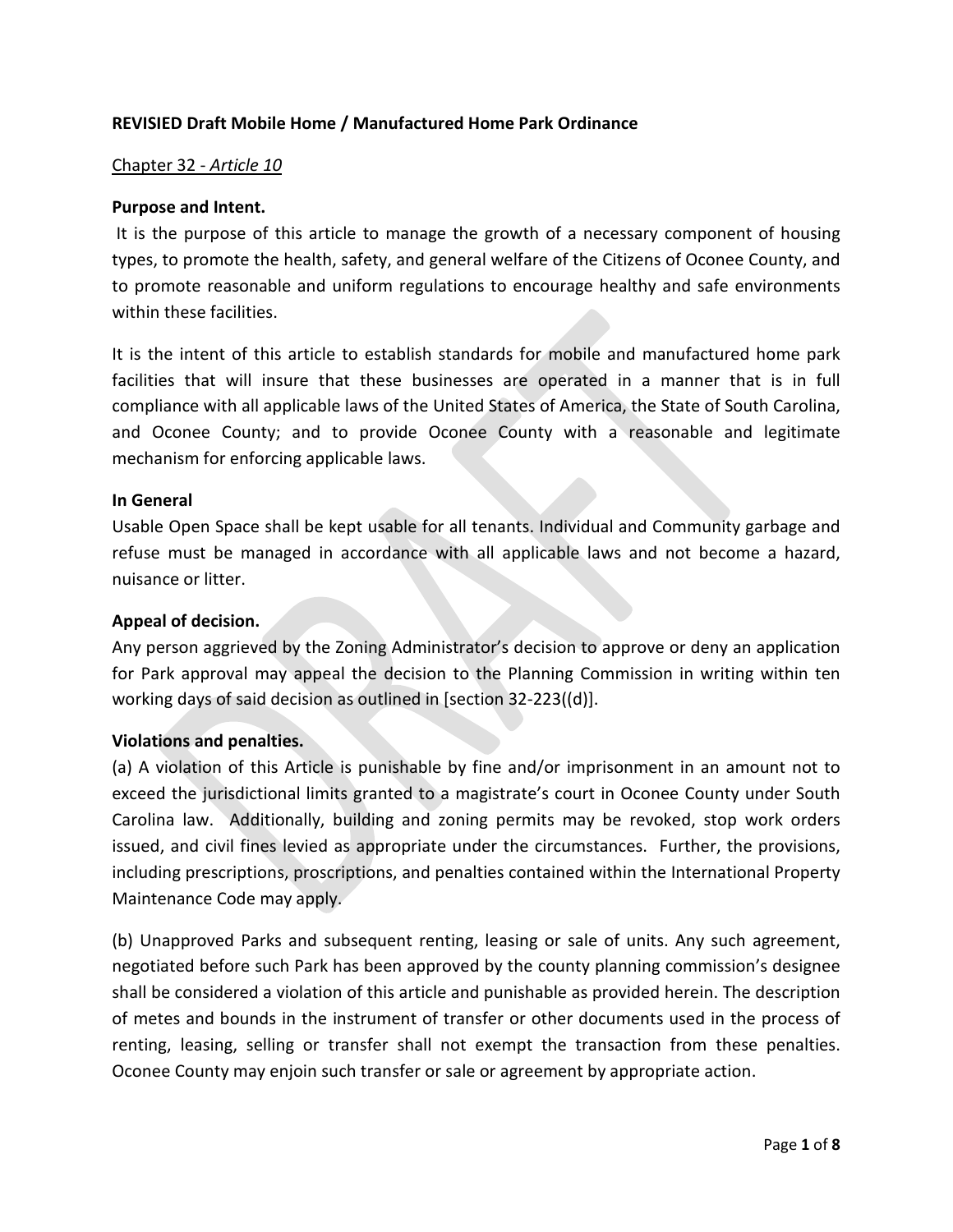## **Exemptions**

The following uses are exempt from the regulations in this Chapter:

- a. Mobile or manufactured homes sales lots;
- b. Family Housing: Where the occupant of the mobile/manufactured home is related by blood or marriage to the owner of the land or home and the owner of the home or land upon which the home is situated receives no rent or other income from the occupant of the home AND an affidavit is signed stating as such, by the property owner(s) AND owner(s) of the mobile/manufactured homes AND recorded with the register of deeds and the Community Development Department of Oconee County ,then the regulations set forth in this chapter do not apply.
- c. Migrant and Seasonal Worker Housing: If four or more mobile homes are placed on one tract of land for use as temporary Migrant and Seasonal Worker's Housing where the property owner(s) receive no rent or other income from the occupant(s) of the home occurs AND an affidavit is signed by the property owner(s) AND recorded with the register of deeds and the Community Development Department of Oconee County, then the regulations set forth in this chapter do not apply. All housing must meet federal and state standards in regards to migrant and seasonal worker housing, when being utilized as such.

## **Definitions**

- a. *Mobile home (manufactured housing unit)* A manufactured home is built to the Manufactured Home Construction and Safety Standards (HUD Code) and displays a red certification label on the exterior of each transportable section. Manufactured homes are built in the controlled environment of a manufacturing plant and are transported in one or more sections on a permanent chassis. Removal of wheels and placement of a foundation does not change the manufactured home classification. A travel trailer or Recreational Vehicle is not a mobile home.
- b. *Mobile Home and Manufactured Home Park* (Park) means a group of four or more mobile and/or manufactured homes on one tract of land for rent, lease or sale and which may include buildings, structures, vehicles or enclosures used or intended for use as part of such Park. Land subdivided and subsequently sold for the purpose of siting mobile homes is not considered a mobile home park under this article and falls under the subdivision regulations located in Chapter 32.
- $\epsilon$ . Usable Open Space shall be construed to mean parks, open space, and recreation amenities such as clubhouse, swimming pool, or similar improvements

#### **Park Development Standards**

a. *Density* is the regulated by the underlying zoning district, located in Chapter 38.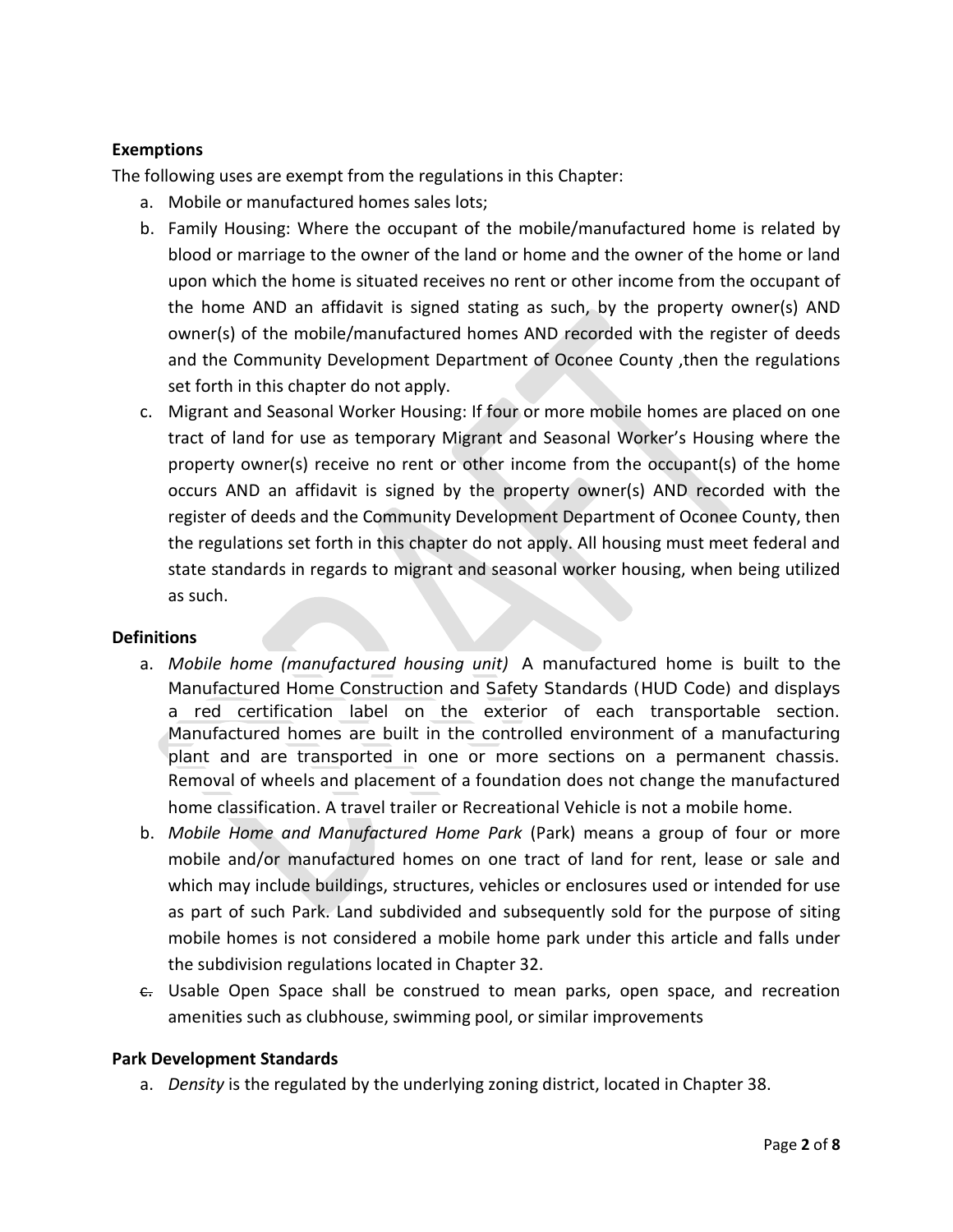- b. *Licensure:* All Parks and Park property managers must maintain all necessary county, state and federal licenses including business licenses, property manager licenses and any and all other state or federal licensure required.
- c. *Park manager.* Parks shall have a park manager responsible for maintenance of the Park and its homes, including ensuring compliance with the requirements of this article and the International Property Maintenance Code as adopted by Oconee County. Up to date contact information for the Park Manager, including email and phone numbers shall be provided to the Community Development Department.
- d. Park name. The proposed name of the Park shall not duplicate, or too closely approximate phonetically, the name of any other Park or subdivision in the area covered by these regulations. The planning commission's designee shall have final approval authority for the name of the Park.
- e. *Parking:* A minimum of two off-street parking spaces of at least 10'x20' shall be provided per unit.
- f. *Refuse Collection*: Parks with onsite refuse collection shall have the collection point screened from view unless the refuse collection point is being utilized.
- g. *Road way standards:* Road plans and supporting documentation needed to comply with all adopted county road standards, found in Chapter 26, shall be included with the submission of Park plans. Approval of the Park shall not be granted unless all applicable road standards are met.
- h. *Setbacks:* Setback requirements are regulated by the underlying zoning direct located in chapter 38.
- i. *Usable Open Space* shall be provided in amount of at least 400 contiguous square feet per unit and accessible to all residents of the park. Designed play areas for children are permissible and encouraged as part of the usable open space requirement.
- j. *Utilities:* All Mobile Homes shall have access to electricity, sewer/septic and water service/well.

## **Submittal**

1. Parks with 4-10 units a site plan following the standards laid out in 38-2.4 part 5 is required. The planning department may ask for feedback from any and other department

2. Parks with 11 or more units the submittal plan shall follow the standards for subdivisions found chapter 32 , Article 6, Land development Regulations. The planning department may ask for feedback from any and other department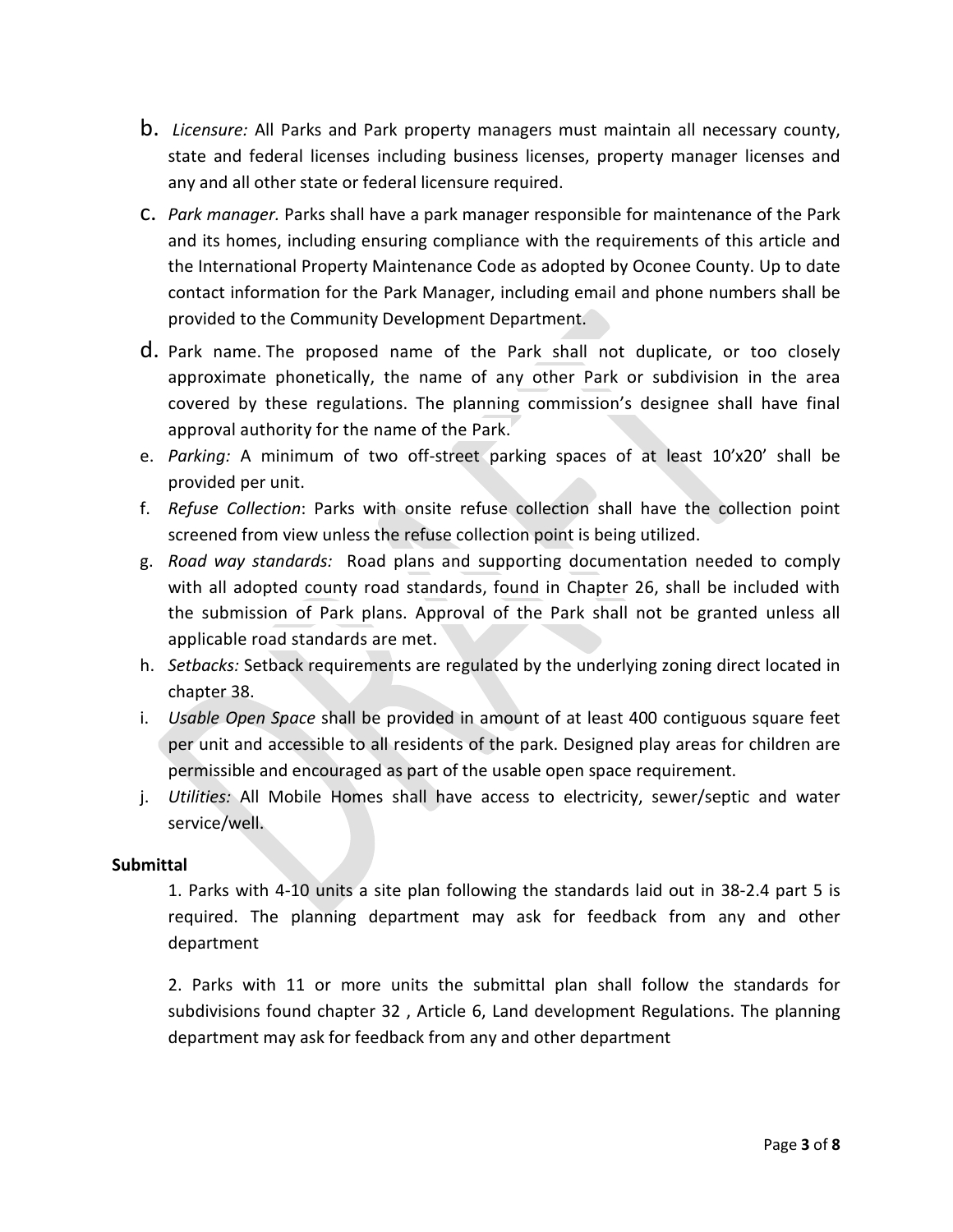Setup permits for additional units, after the Park has been established, shall be submitted on the approved master site plan for the Park along with approval from the Park Manager.

## **Unoccupied and Derelict Structures**

Unoccupied mobile homes within a Park shall not become a nuisance and must be maintained to the standards set forth in this chapter as well as the International Property Maintenance Code as adopted by Oconee County.

#### **Grandfathering**

Parks existing prior to this chapter being accepted to the Code of Ordinances shall be exempt from the standards set forth within this Chapter until new homes and home sites are placed with in these parks. The new homes/sites, within Parks existing before the establishment of this Chapter, must meet the standards set forth within this Chapter.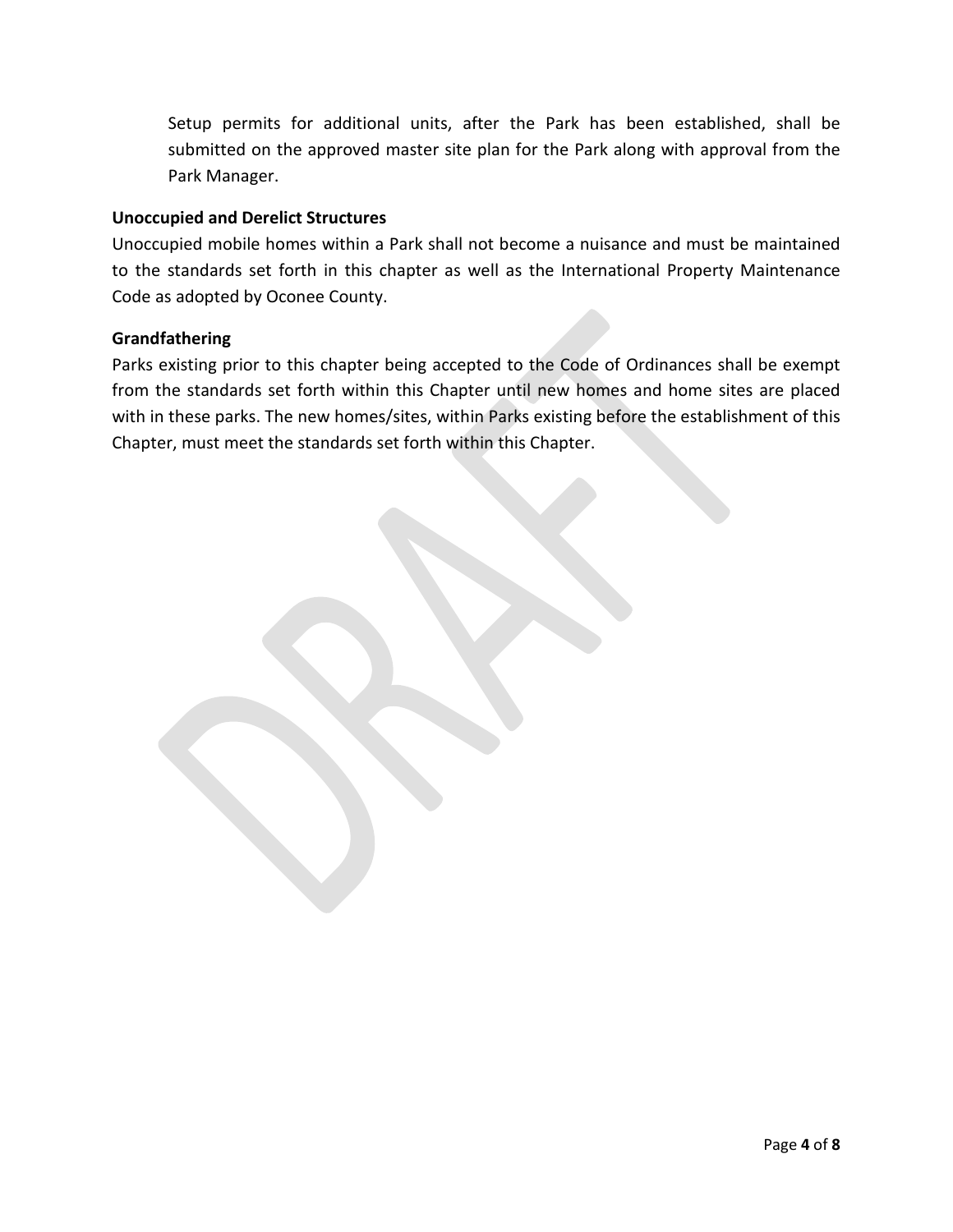## **REVISIED Draft Mobile Home / Manufactured Home Park Ordinance**

### Chapter 32 - *Article 10*

**Purpose and Intent.** (This language was pulled from other parts of the Oconee County Code and modified to fit)It is the purpose of this article to manage the growth of a necessary component of housing types, to promote the health, safety, and general welfare of the Citizens of Oconee County, and to promote reasonable and uniform regulations to encourage healthy and safe environments within these facilities.

It is the intent of this article to establish standards for mobile and manufactured home park facilities that will insure that these businesses are operated in a manner that is in full compliance with all applicable laws of the United States of America, the State of South Carolina, and Oconee County; and to provide Oconee County with a reasonable and legitimate mechanism for enforcing applicable laws.

#### **In General**

All Mobile Homes in the Park must have all necessary moving and setup permits and with appropriate documentation as well as have all appropriate taxes paid up to date. The Park's private and common areas must be kept neat and free of debris as defined by the International Property Maintenance Code as adopted by Oconee County. Vegetation shall not be permitted to grow on homes within the Park, unless managed to do so. Usable Open Space shall be kept usable for all tenants. Individual and Community garbage and refuse must be managed in accordance with all applicable laws and not become a hazard, nuisance or litter.

## **Appeal of decision.** (In code)

Any person aggrieved by the Zoning Administrator's decision to approve or deny an application for Park approval may appeal the decision to the Planning Commission in writing within ten working days of said decision as outlined in [section 32-223((d)].

## **Violations and penalties.** (In code)

(a) A violation of this Article is punishable by fine and/or imprisonment in an amount not to exceed the jurisdictional limits granted to a magistrate's court in Oconee County under South Carolina law. Additionally, building and zoning permits may be revoked, stop work orders issued, and civil fines levied as appropriate under the circumstances. Further, the provisions, including prescriptions, proscriptions, and penalties contained within the International Property Maintenance Code may apply. (This is the same Penalties language from the Lake Overlay District)

(b) Unapproved Parks and subsequent renting, leasing or sale of units. Any such agreement, negotiated before such Park has been approved by the county planning commission's designee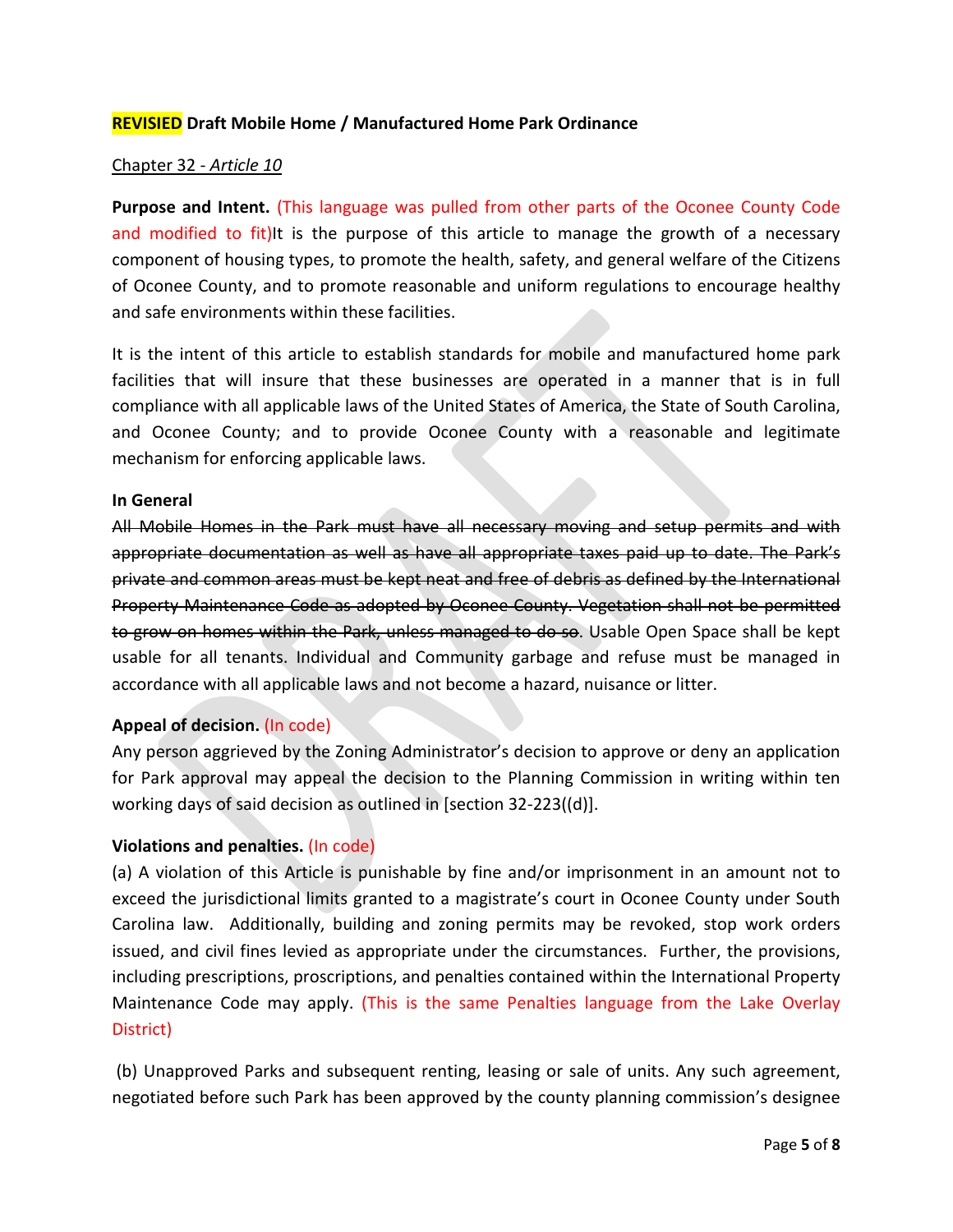shall be considered a violation of this article and punishable as provided herein. The description of metes and bounds in the instrument of transfer or other documents used in the process of renting, leasing, selling or transfer shall not exempt the transaction from these penalties. Oconee County may enjoin such transfer or sale or agreement by appropriate action.

## **Exemptions**

The following uses are exempt from the regulations in this Chapter:

- d. Mobile or manufactured homes sales lots;
- e. Family Housing: Where the occupant of the mobile/manufactured home is related by blood or marriage to the owner of the land or home and the owner of the home or land upon which the home is situated receives no rent or other income from the occupant of the home AND an affidavit is signed stating as such, by the property owner(s) AND owner(s) of the mobile/manufactured homes AND recorded with the register of deeds and the Community Development Department of Oconee County ,then the regulations set forth in this chapter do not apply.
- f. Migrant and Seasonal Worker Housing: If four or more mobile homes are placed on one tract of land for use as temporary Migrant and Seasonal Worker's Housing where the property owner(s) receive no rent or other income from the occupant(s) of the home occurs AND an affidavit is signed by the property owner(s) AND recorded with the register of deeds and the Community Development Department of Oconee County, then the regulations set forth in this chapter do not apply. All housing must meet federal and state standards in regards to migrant and seasonal worker housing, when being utilized as such.

## **Definitions**

- d. *Mobile home (manufactured housing unit)* A manufactured home is built to the Manufactured Home Construction and Safety Standards (HUD Code) and displays a red certification label on the exterior of each transportable section. Manufactured homes are built in the controlled environment of a manufacturing plant and are transported in one or more sections on a permanent chassis (from HUD.gov). Removal of wheels and placement of a foundation does not change the manufactured home classification. A travel trailer or Recreational Vehicle is not a mobile home.
- e. *Mobile Home and Manufactured Home Park* (Park) means a group of four or more mobile and/or manufactured homes on one tract of land for rent, lease or sale and which may include buildings, structures, vehicles or enclosures used or intended for use as part of such Park. Land subdivided and subsequently sold for the purpose of siting mobile homes is not considered a mobile home park under this article and falls under the subdivision regulations located in Chapter 32.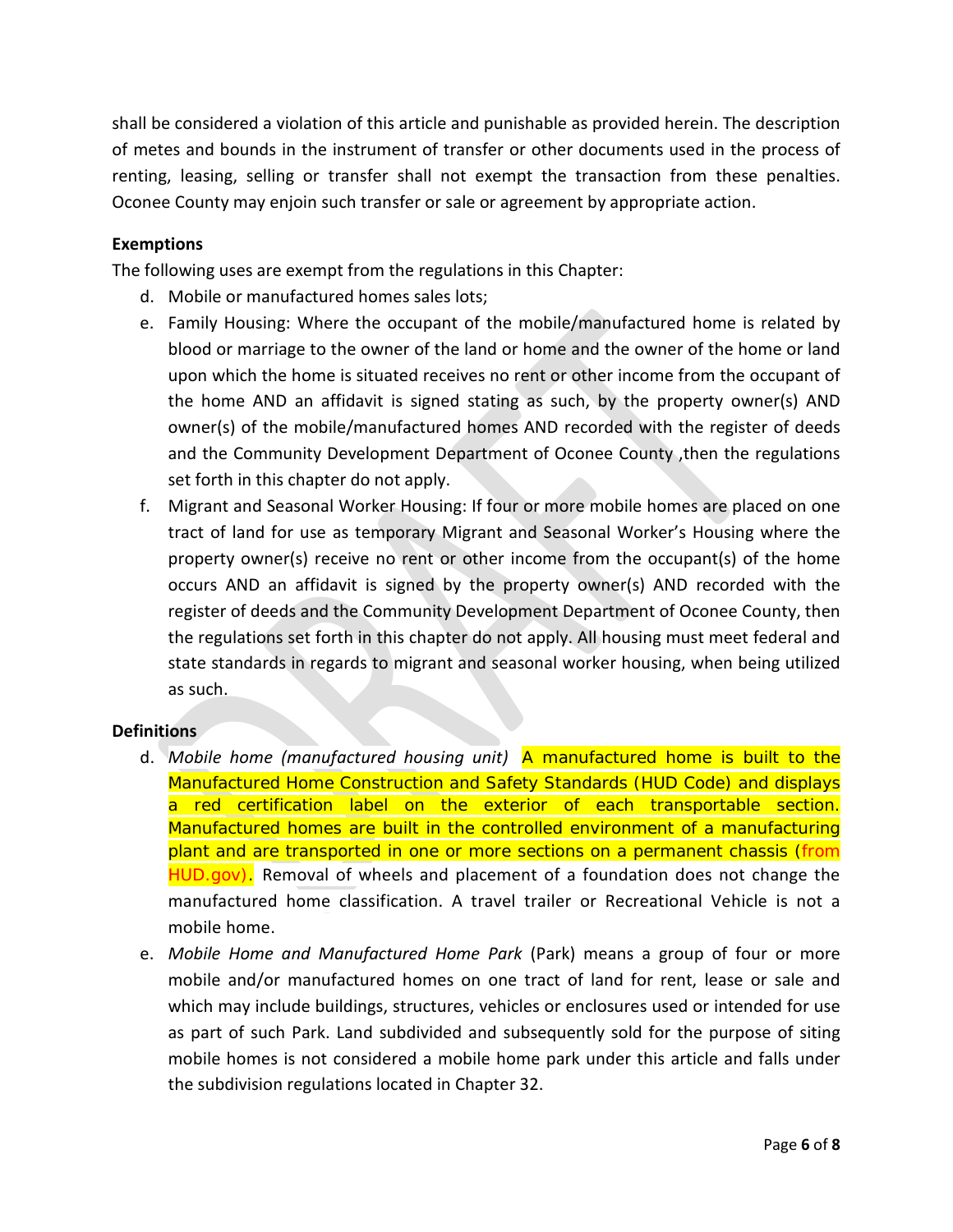- f. Usable Open Space shall be construed to mean parks, open space, and recreation amenities such as clubhouse, swimming pool, or similar improvements. Utilization of septic fields for passive recreation is discouraged.
- g. Recreational Vehicle : Recreational vehicle means a vehicle which is: (Current FEMA definition)

(1) built on a single chassis;

(2) Four hundred square feet or less when measured at the largest horizontal projection; (3) Designed to be self-propelled or permanently towable by a car or light duty truck; and

(4) Designed primarily not for use as a permanent dwelling, but as temporary living quarters for recreational, camping, travel, or seasonal use.(definition from our code)

## **Park Development Standards**

- k. *Density* is the regulated by the underlying zoning district, located in Chapter 38. If the Park is within the Control-Free District then (3-5) mobile homes per acre, spaced at least 10' apart (IRBC standard), is the density standard (net density) . The distance shall be measured at the widest/longest point of the home which could include any decks, porches, overhangs, hauling equipment, etc.
- l. *Licensure:* All Parks and Park property managers must maintain all necessary county, state and federal licenses including business licenses, property manager licenses and any and all other state or federal licensure required. (The State of SC requires a property manager be licensed if managing property other than their own)
- m.*Park manager.* Parks shall have a park manager responsible for maintenance of the Park and its homes, including ensuring compliance with the requirements of this article and the International Property Maintenance Code as adopted by Oconee County. Up to date contact information for the Park Manager, including email and phone numbers shall be provided to the Community Development Department.
- n. Park name. The proposed name of the Park shall not duplicate, or too closely approximate phonetically, the name of any other Park or subdivision in the area covered by these regulations. The planning commission's designee shall have final approval authority for the name of the Park.
- o. *Parking:* A minimum of two off-street parking spaces of at least 10'x20' shall be provided per unit.
- p. *Recreational Vehicles*: Use by recreational vehicles limited. Ten percent of the lot spaces may be allocated for temporary use by recreational vehicles. The length of such use is to be limited to 14 days in any 60 day period by the same vehicle.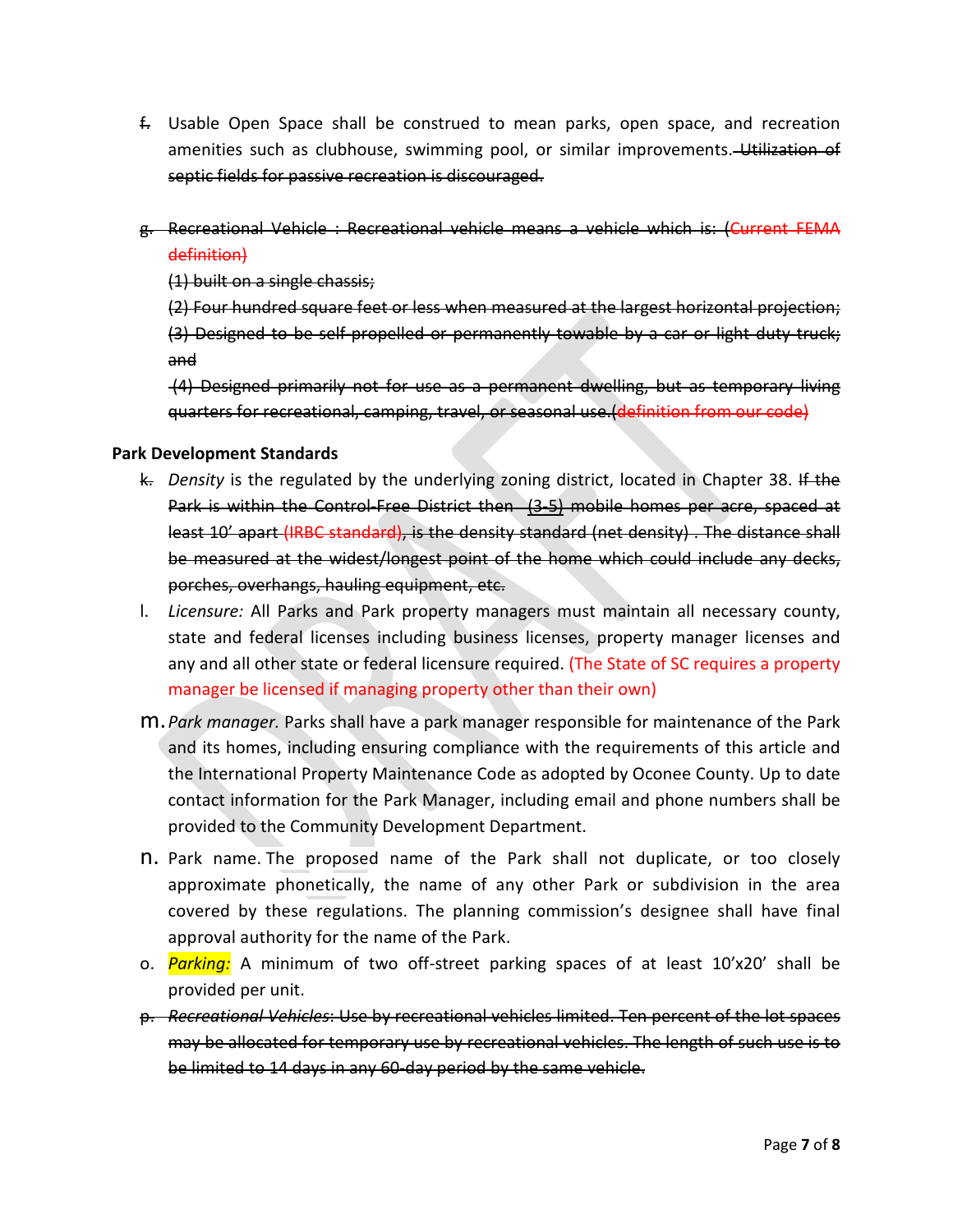- q. *Refuse Collection*: Parks with onsite refuse collection shall have the collection point screened from view unless the refuse collection point is being utilized.
- r. *Road way standards:* Road plans and supporting documentation needed to comply with all adopted county road standards, found in Chapter 26, shall be included with the submission of Park plans. Approval of the Park shall not be granted unless all applicable road standards are met. (This is already in the Code, just being stated here for clarity)
- s. *Setbacks:* Setback requirements are regulated by the underlying zoning direct located in chapter 38.
- t. *Usable Open Space* shall be provided in amount of at least 400 contiguous square feet per unit and accessible to all residents of the park. Designed play areas for children are permissible and encouraged as part of the usable open space requirement.
- u. *Utilities:* All Mobile Homes shall have access to electricity, sewer/septic and water service/well.

## **Submittal**

1. Parks with 4-10 units a site plan following the standards laid out in 38-2.4 part 5 is required. The planning department may ask for feedback from any and other department

2. Parks with 11 or more units the submittal plan shall follow the standards for subdivisions found chapter 32 , Article 6, Land development Regulations. The planning department may ask for feedback from any and other department

Setup permits for additional units, after the Park has been established, shall be submitted on the approved master site plan for the Park along with approval from the Park Manager.

## **Unoccupied and Derelict Structures**

Unoccupied mobile homes within a Park shall not become a nuisance and must be maintained to the standards set forth in this chapter as well as the International Property Maintenance Code as adopted by Oconee County.

## **Grandfathering**

Parks existing prior to this chapter being accepted to the Code of Ordinances shall be exempt from the standards set forth within this Chapter until new homes and home sites are placed with in these parks. The new homes/sites, within Parks existing before the establishment of this Chapter, must meet the standards set forth within this Chapter.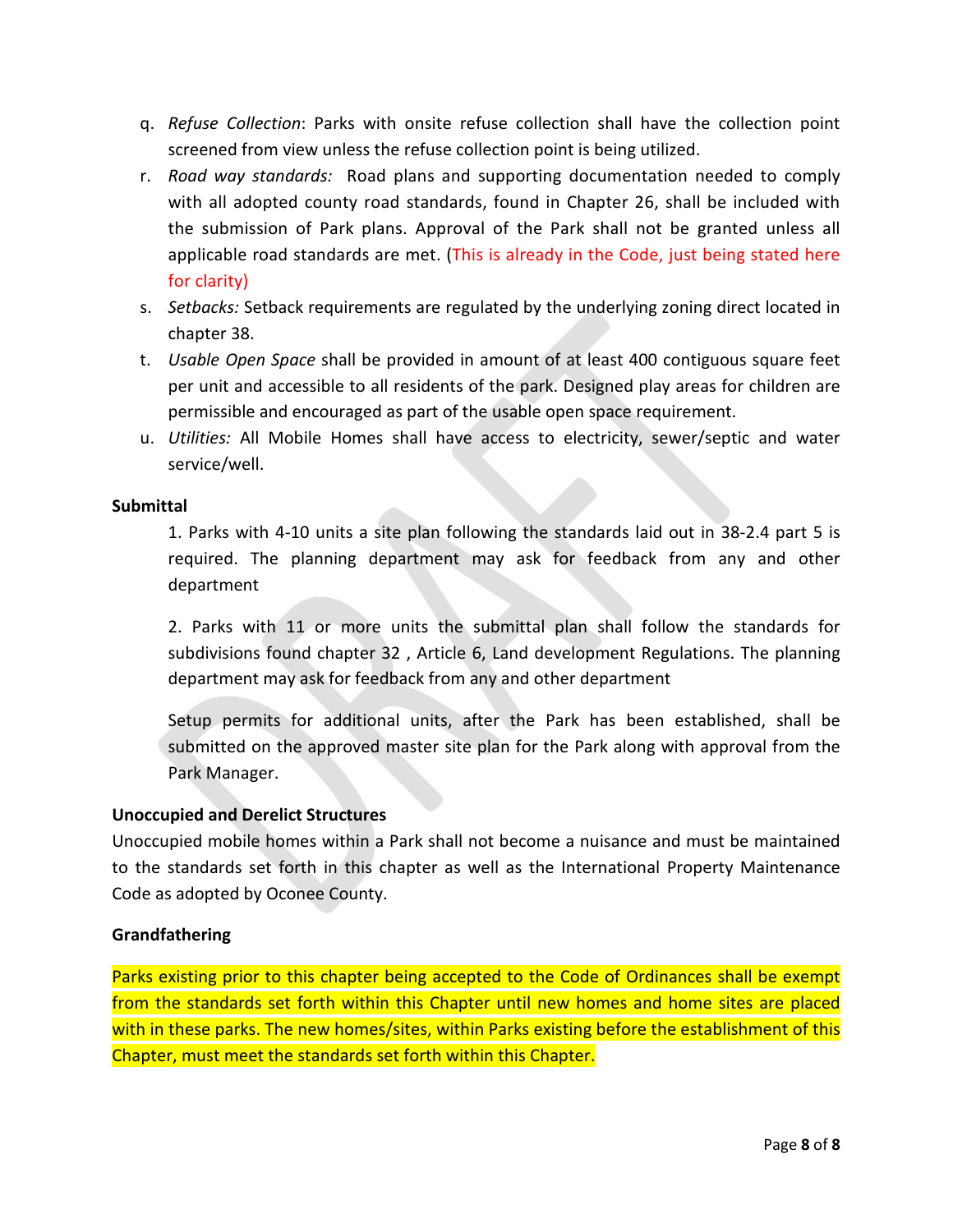## **Draft Recreational Vehicle Park Standards**

#### **Intent**

The recreational vehicle park site development standards are established to encourage high quality recreational vehicle parks within Oconee County that are safe for its occupants and sensitive to the environment.

#### **Definitions**

**Recreational Vehicle (RV)** - A vehicular unit, which is designed as a temporary dwelling for travel, recreational, and vacation use, and which is self-propelled, mounted on, or pulled by another vehicle. Examples include but are not limited to a travel trailer, camping trailer, truck camper, motor home, fifthwheel trailer, or van. (Greenville definition. The current Oconee County definition is the current FEMA definition )

**Recreational Vehicle Park (RV Park)** - Any lot of land upon which **four (OR)\_\_\_**or more recreational vehicle sites are located, established, or maintained for occupancy as temporary living quarters for purposes of recreation or vacation.

#### **Exclusions**

This term does not include any premises on which unoccupied recreational vehicles, whether new or used, are parked for the purposes of inspection, sale, storage, or repair. Duke language: Waiting on some information from Duke Energy.

#### **Site Plan Approval**

Prior to construction of a new recreational vehicle park or enlargement of an existing recreational vehicle park at the time of adoption of this Ordinance, a development plan must be submitted and approved by the Zoning Administrator in accordance with the regulations set forth in this Chapter. Any recreational vehicle, service building, or recreation area located in any recreational vehicle park shall be placed in accordance with an approved development plan.

## **Site Plan Requirements**

The plan shall be designed by a registered engineer/surveyor/landscape architect of the state of South Carolina to scale of not less than 100 feet to 1 inch and shall contain the following information:

- A. The location of the proposed park.
- B. The location and dimensions of streets, rights of way, drives and parking spaces.
- C. The location and size of recreational vehicle sites.
- D. The location and size of service buildings and recreation areas.
- E. The location and type of screening, fences, or hedges.
- F. The names and addresses of developers.
- G. Existing and finished contours at intervals not more than 2 feet.
- H. The location of fire hydrants, if applicable.
- I. Storage areas.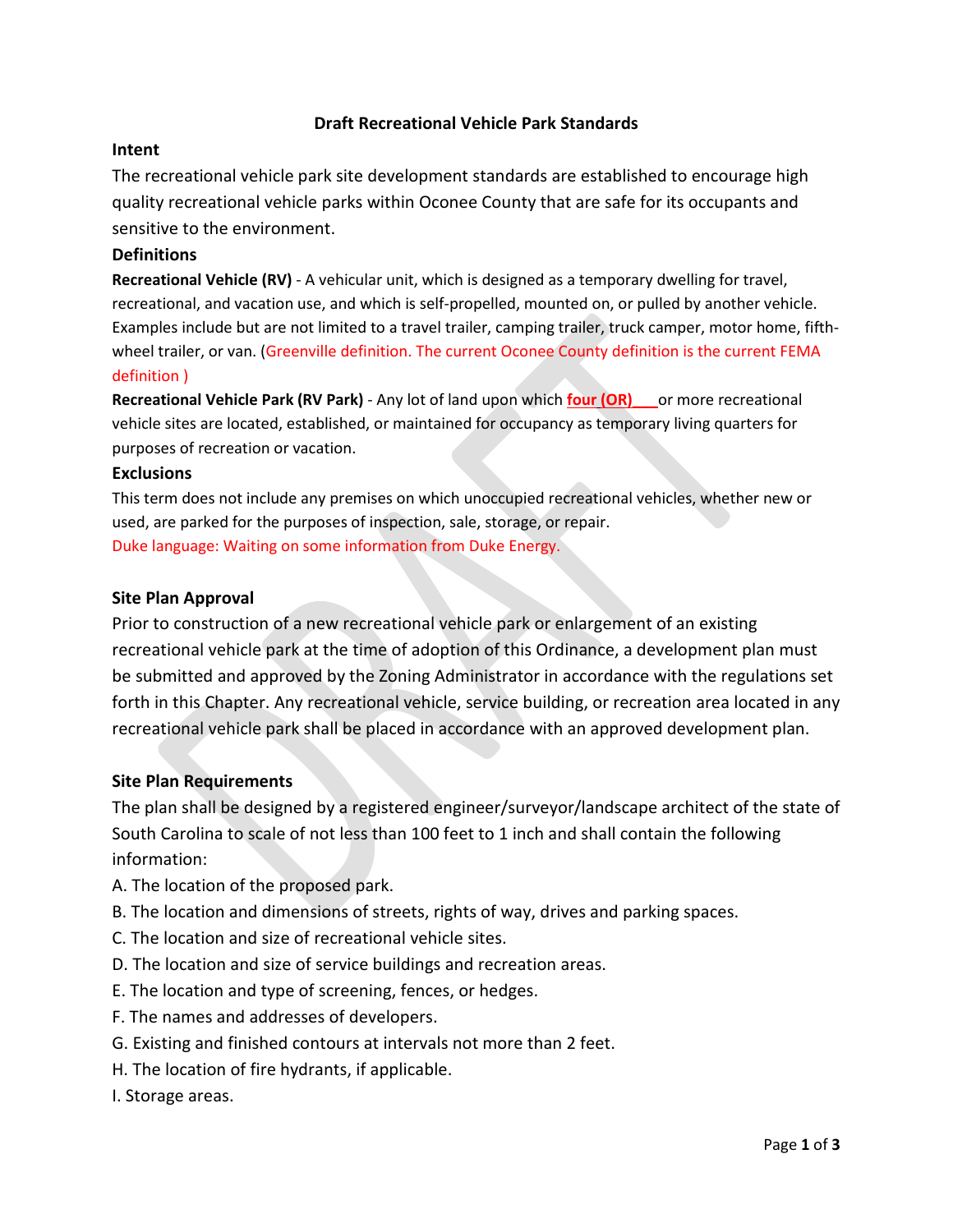## J. Dumpsters if applicable.

K. Delineation of 1% area of Special Flood Hazard, if applicable

L. Utilities (sewer, water, electric, etc.) and a note on how they are procured/offered to visitors M. Buildable area of the lot in regards to setbacks from property lines of the underlying zoning district, found in Chapter 38.

### **Design Standards**

#### **Amenities**

Uses permitted within a recreational vehicle park shall include: recreational vehicle sites, recreation facilities, common buildings and facilities (laundry, dining, parking, etc.), and management offices (which may include living quarters for the operator or manager of the park). Uses may also include facilities to utilize the adjacent environment such as, but not limited to boat facilities and hiking trails.

#### **Minimum Space Size**

A minimum net space of seven hundred fifty square feet (750**) OR**\_\_\_\_\_ is required for each RV space. A distance of at least ten (10) feet shall be maintained between trailers and/or structures. Any accessory structures or attachments shall, for the purpose of this requirement, be considered a part of the trailer or recreational vehicle. No part of any space for a RV may encroach within the setbacks of the underlying zoning district found in Chapter 38.

## **Utility and Security Connection**

Each travel trailer or recreational vehicle area shall be attached to the site only by quick disconnect type utilities and security devices, which are NEC complaint, and has no permanently attached additions. These trailers or vehicles shall be connected to an approved water supply system that provides an accessible, adequate, safe, and potable supply of water. An adequate and safe sewer system, approved by SCDHEC, shall be provided in all travel trailer/ recreational vehicle parking areas.

#### **Operating Requirements**

The operator of each recreational vehicle park shall comply with all DHEC rules and regulations governing the sanitation and operation of recreational vehicle parks and amenities.

#### **Hazards**

Condition of soil, groundwater level, drainage and topography shall not create hazards to the property or the health or safety of the occupants. No portion of the site that is subject to flooding, subsidence, or erosion shall be used for any purpose that would expose persons or property to hazards;

#### **Maintenance**

Recreational vehicles must be fully licensed and ready for highway use. A recreational vehicle is ready for highway use if it is on wheels or a jacking system.